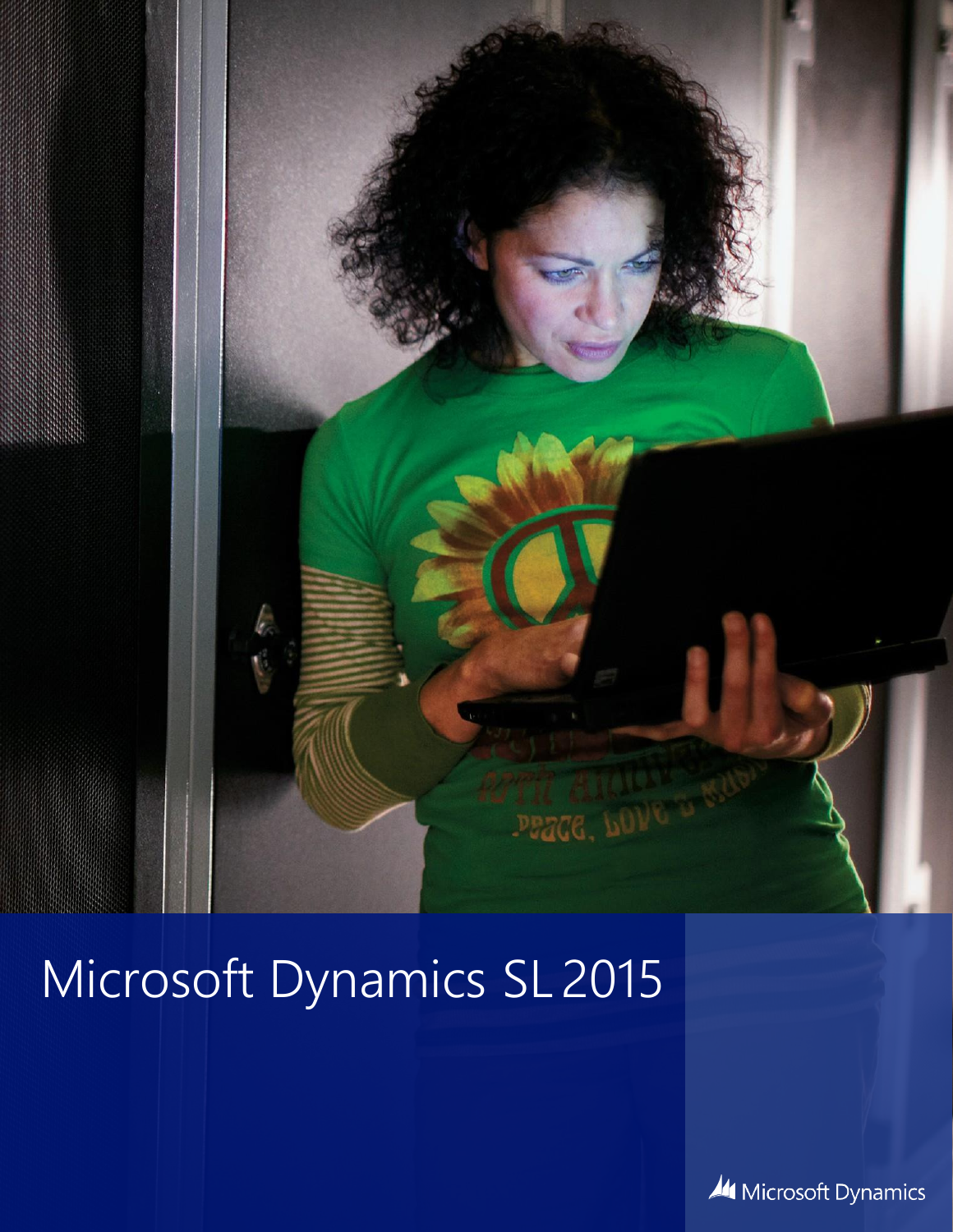# Microsoft Dynamics SL 2015

# Enhanced features and Expanded Access

### Project

Microsoft Dynamics SL continues to expand on the breadth and depth of its project solution. Enhancements for Microsoft Dynamics SL 2015 focus on the Multi-Currency and Multi-Company areas as well as remote access through Web Apps.

#### Financial

No matter how many times you do something, there is a way to improve. With the latest release, Microsoft Dynamics SL continues to use valuable customer feedback to enhance tried and true features to help make processing easier.

# Reporting

To report or not to report is not the question. It's more about where and when to report and how to share that information. Microsoft Dynamics SL continues to enhance the reporting experience including creation of refreshable Excel and pivot tables as well as making reports available via the web.

# Web Apps

Microsoft Dynamics SL web apps introduced with Dynamics SL 2011, provide a new way to access and enter data into Microsoft Dynamics SL. The roadmap continues with new features being added in Microsoft Dynamics SL 2015 web apps.

**44 Microsoft Dynamics**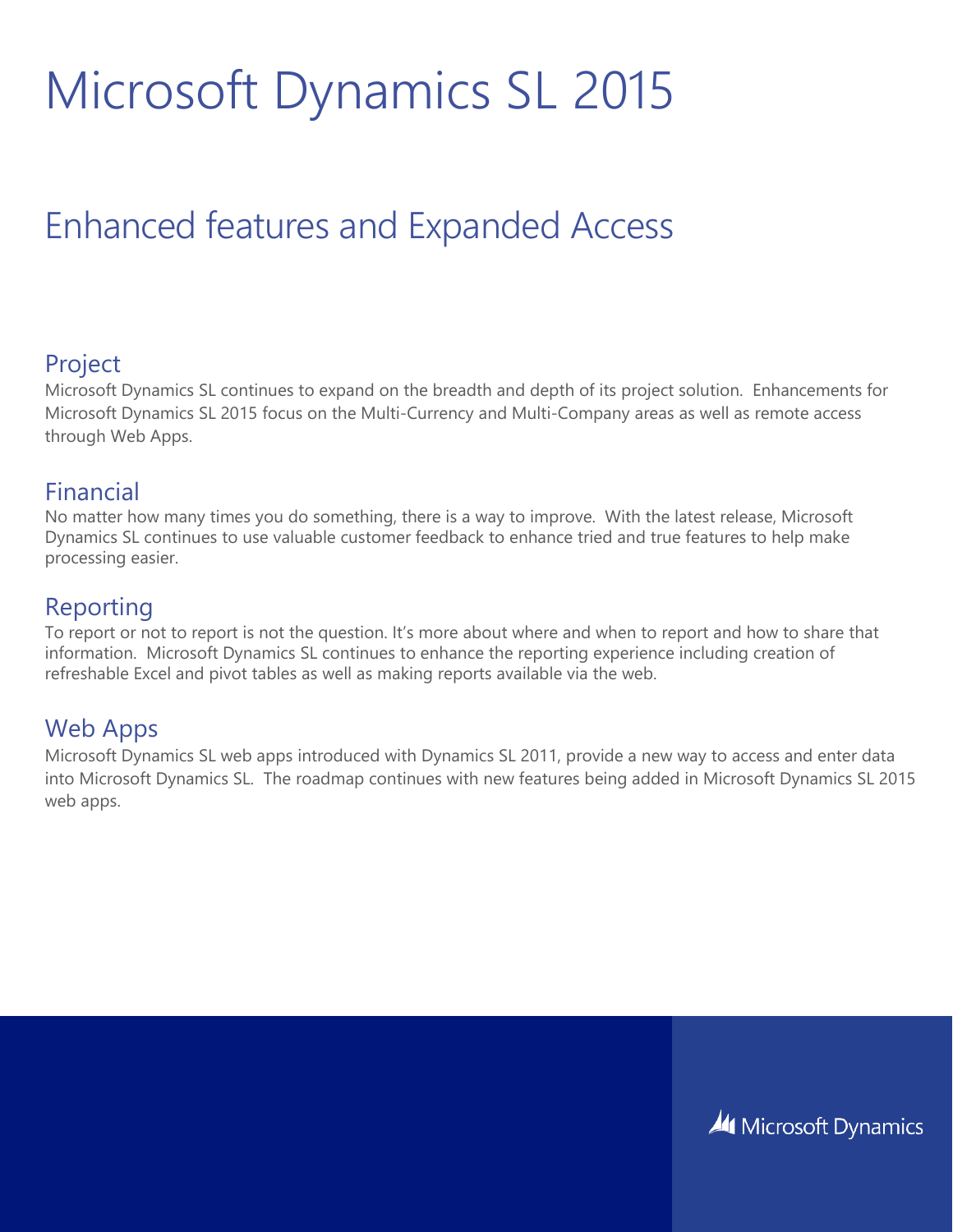# Microsoft Dynamics SL Project enhancements

Microsoft Dynamics SL Project features continue to be a game changer for customers. The built in functionality and flexibility make it a great fit for many industries, especially for companies that use project tracking across multiple business settings. The project enhancements in this release have wide-spread impact, affecting the way you work with your customers and providing greater project management efficiencies to your staff. This release reflects the growing needs of our project companies.

# Multi-Company Processing

Project processes (examples: Allocations, Indirect Rate Calculator) and project reports have been enhanced for customers operating across more than one company. Processes and reports that were dependent on the current company, no longer have this limitation. With multi-company enhancements, they can be run for any company from just one login. There is no need to change companies to run processes or reports.

# Multi-Company Security

Project lookup lists now display the Project and its associated company. And users now only see Company Projects if they have access rights to a company. This can reduce the number of projects seen and provides a relevant list of projects.

# Multi-Currency Project base currency

The multi-currency features in the Project series has been enhanced. Now both the Company base currency and the Project currency are stored for project transactions. In scenarios where the project currency differs from the company base currency, project transactions, including subcontractor costs and billings will be tracked in both currencies. This provides reporting options in either the company's base currency or the project currency.

# Taxable Items

Accounts Payable sales tax applicable to vouchers and adjustment entries now flow from and to the Project and Task specified in the detail lines.

# Basic Resource Management

Microsoft Dynamics SL Project information includes projects, tasks, assigned resources, estimated start and end dates, and estimated hours. These are the things needed to start basic resource planning. A new web app will provide a project dashboard view displaying the resources available to assign to projects/tasks as well as the ability to view projects/tasks available for resource assignment.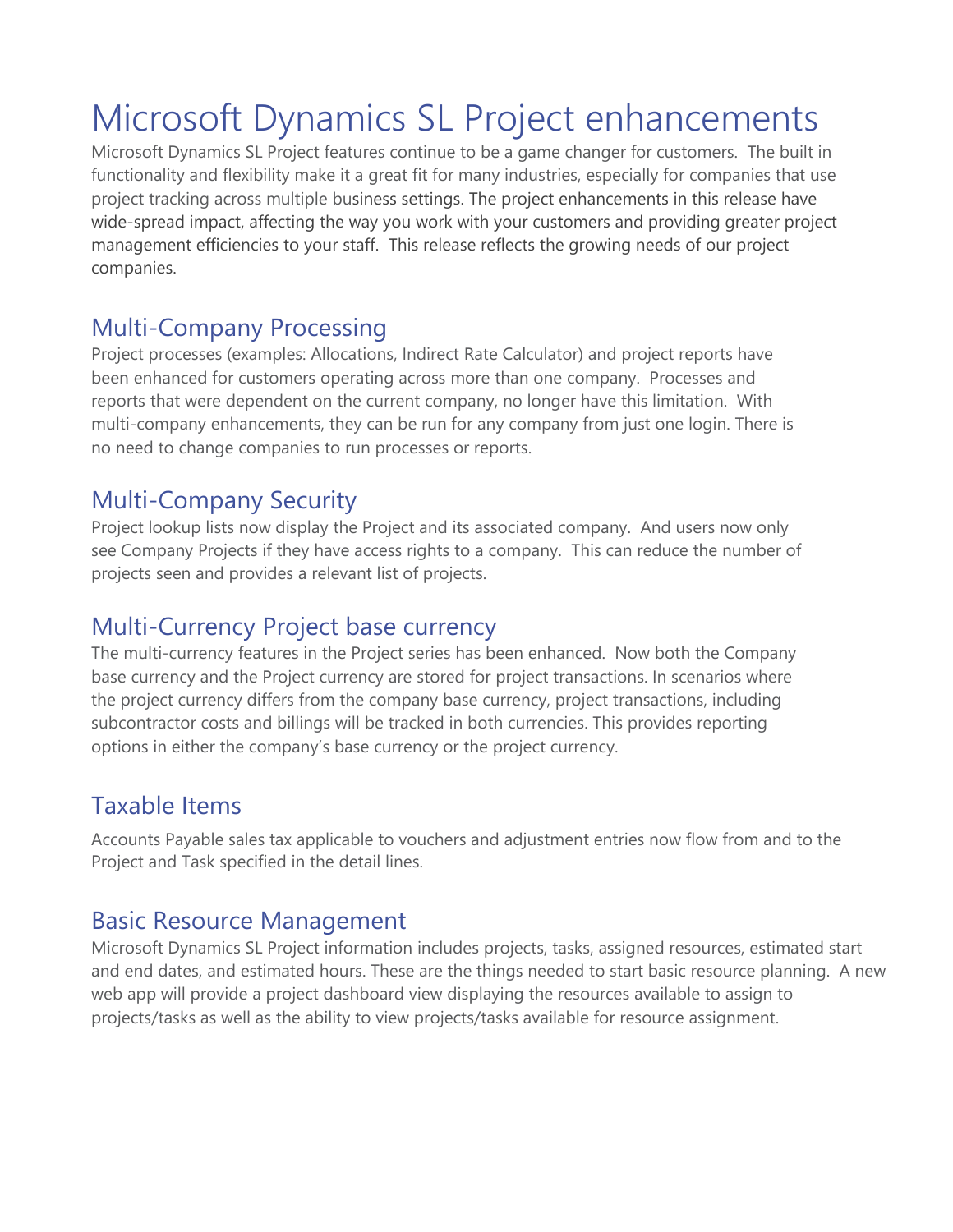# Microsoft Dynamics SL Financial enhancements

Making Microsoft Dynamics SL processes simpler is a focus for the entire product. Even with a mature offering like Dynamics SL, we've found areas to improve through our product suggestion tool.

### Accounts Payable

Calculations and creation of Vendor backup withholdings, currently a manual process, can now be processed automatically at the time of payment selection. Vendors are flagged for 1099 non-compliance. The result is that any Payables batches containing a non-compliant vendor can automatically create a withholding batch.

In situations where you are making multiple prepayments against one vendor invoice, these can now be applied against a single voucher using the new Multi-prepayments screen.

#### Accounts Receivable

Many times invoices are entered and not reviewed. The proof comes to light when invoices are printed and errors become apparent. Now with Invoice Preview you can review each invoice prior to release individually or through a new Quick Query invoice preview screen.

# Payroll

New enhancements in the payroll module focus on removing redundant or unnecessary steps.

- When a deduction amount is changed in Review/Edit Check, the process of re-calculating "subject earnings YTD" is now automated.
- Voided Checks that need to be reissued can be done so without re-running the Pay Labor Interface. This eliminates the need to re-enter time as the time entry is reactivated when the original check is voided.
- Gross up checks are supported with automatic calculation of deductions using the appropriate tax tables and applicable deduction records according to the maximum limits. This feature is available for all earning types and overrides of deduction amounts are permitted.
- Enhanced audit trail for Payroll now tracks changes made to: Deductions, Tax Tables, Employee Deductions and Employee Pay Information. Reports display these changes along with date, time, and users who have made these changes.

# Multi-Company Login enhancement

When logging in or switching companies in Microsoft Dynamics SL, users will now only be able to select and view companies to which they have access rights. Lookup lists will no longer display every company available, but adhere to the security rights for the user, displaying the assigned companies.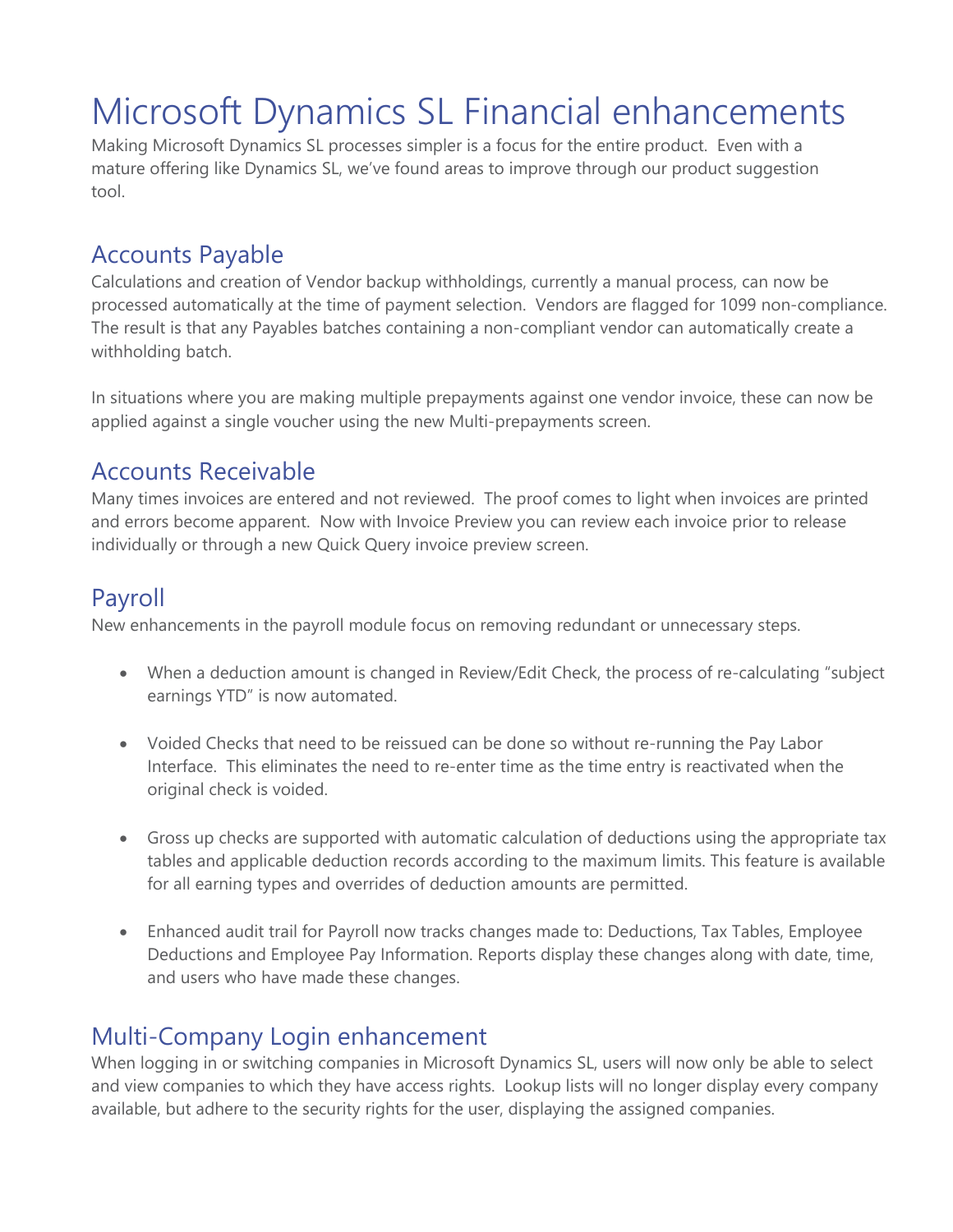# Microsoft Dynamics SL Reporting enhancements

Microsoft Dynamics SL continues to focus on enhancing reporting for the everyday accounting user while expanding the secure availability of reports to the non-accounting user.

#### Reports – Emailing

Reports can be previewed and now emailed as attachments with the click of a button. New email capabilities have been added to the SAP Crystal Reports and Microsoft SQL Server Report Services (SSRS) preview interfaces. Users can select the report format and email address, allowing them to share report information.

#### Report – Report Formats

Support has been added to allow for unlimited report formats. To assist in choosing one of these unlimited report formats is a new feature that defines the most commonly used report format for a report, by company. Now when a report is opened, it will default to the defined format.

#### Report – Meta data

Newly added metadata for reporting means there is no longer a need to guess what a field means when trying to select specific data to display on a report. For instance, the field name" vr 01610A.acct" will be shown with the description, "Account". In addition it will also display a status indicating if the field is currently on the report (Yes or No) and whether it came from another table (ex. Account.Acct).

### Possible Values list – More intuitive lookups…

The core feature of looking up data, found in most screens, has had a makeover. The same filter capabilities used in Quick Query to intuitively narrow your lookup options as you type now work in populating the possible values in all look up lists.

# Quick Query – Refreshable Excel files

Quick Query provides end users the ability to find data to answer questions, drill back into the product or to share the data by exporting it to Microsoft Excel. With Dynamics SL 2015, the Grid to Excel feature in Quick Query has been enhanced to support the creation of refreshable excel table documents as well as pivot tables. Now data can be exported once and then opened and refreshed over and over again.

# Quick Query Web Apps

Quick Query accessibility is now being expanded to the new web apps for Dynamics SL. This means Quick Queries can now be viewed on tablets and smartphones along with desktop machines.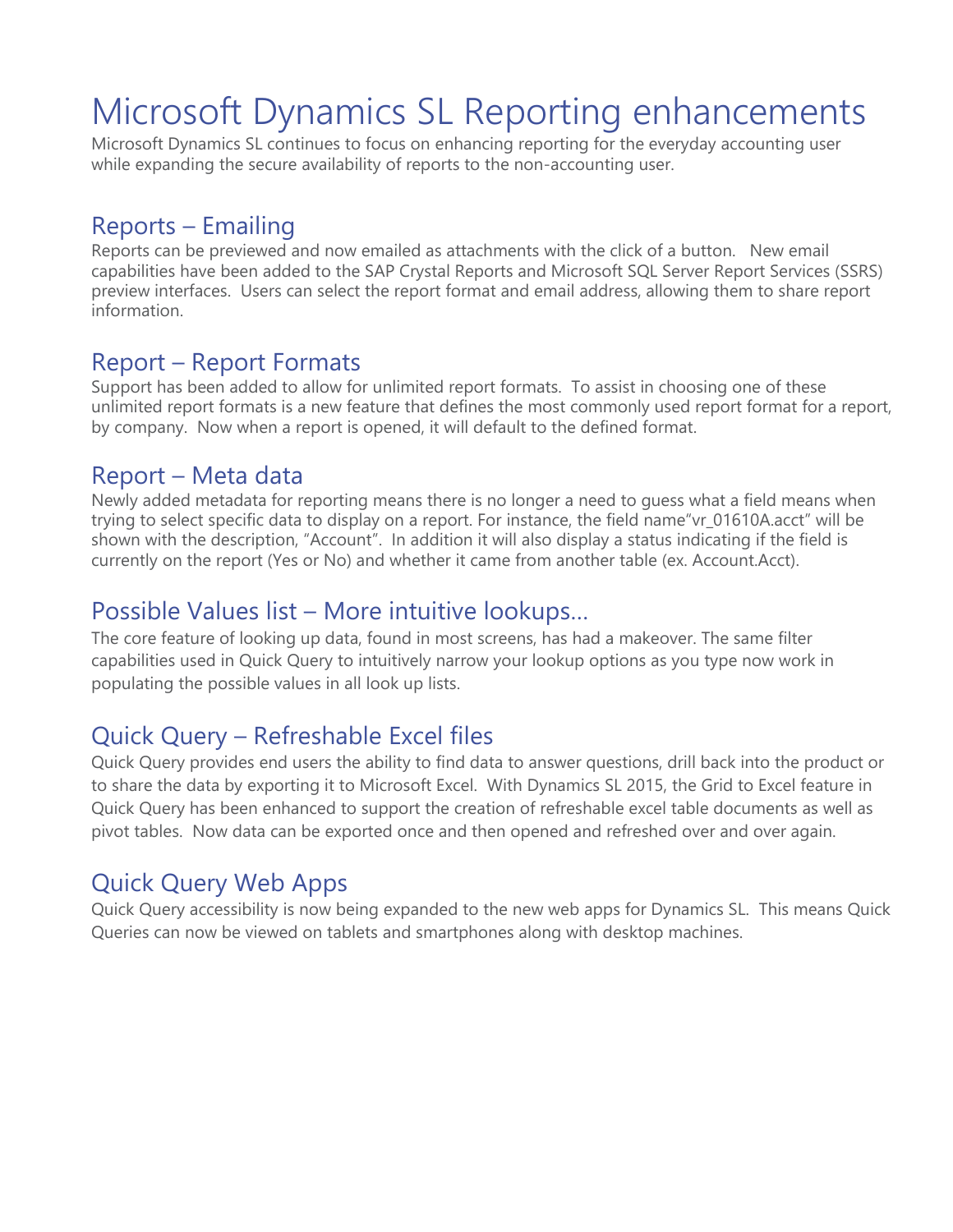# Microsoft Dynamics SL Web Apps

The future of access to Microsoft Dynamics SL will be the investment in Microsoft Dynamics SL Web Apps. Written in HTML5, Dynamics SL Web Apps provide browser-based access to view and enter data through a tablet, smartphone or desktop machine.

# Microsoft Dynamics SL 2011 Web Apps CU1

Microsoft Dynamics SL 2011 Web Apps added the core features to remote project users. The key areas include Project Time, Expense and the related approval screens. These existing features will be updated to run on Microsoft Dynamics SL 2015 Web Apps.

Project Time Entry with support for Project Flex Time Project Correcting Timecards Project T type-Timecard support (supporting prepopulated time cards) Project Expense Entry (with attachments) Project Expense Reports Project Time & Expense Approval Project Analyst

# Microsoft Dynamics SL 2015 Web Apps

Accompanying the Dynamics SL 2015 release will be an update to the Dynamics SL Web Apps. In addition to the 2011 CU1 features, Microsoft Dynamics SL 2015 Web Apps will include the following:

Project Timesheet Entry Project Communicator Project Maintenance & Inquiry Billing Information Maintenance Project Maximums Maintenance Percent Complete and Revenue Recognition Setup Address Maintenance Contract Value and Revenue Information Budget Maintenance and Inquiry Budget Revision Maintenance, Approval, Inquiry, and Analysis Project Invoice Approval Project Delegations Approval Item Request Entry & Approval

# Basic Resource Management Web App

The Resource Management web app brings new functionality needed by project managers. The Resource Management dashboard app will allow project managers to quickly view resource assignments by project.

# Source Code for Web Apps

Web Aps include source code. This gives you the ability to customize screens by adding/removing fields or by adding code.